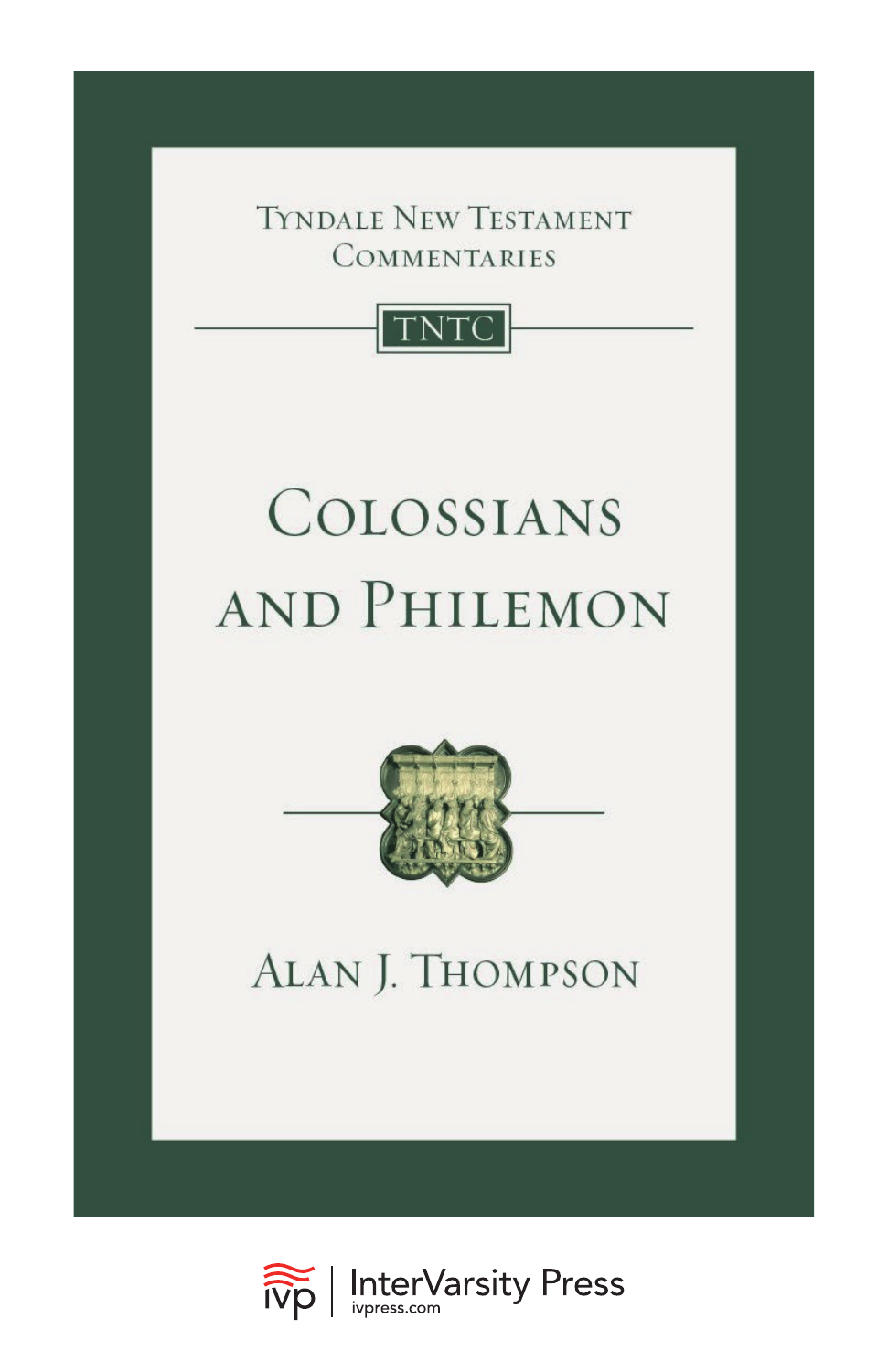Taken from *Colossians and Philemon* by Alan J.Thompson. Copyright © 2022 by Alan J.Thompson. Published by InterVarsity Press, Downers Grove, IL. [www.ivpress.com.](https://www.ivpress.com)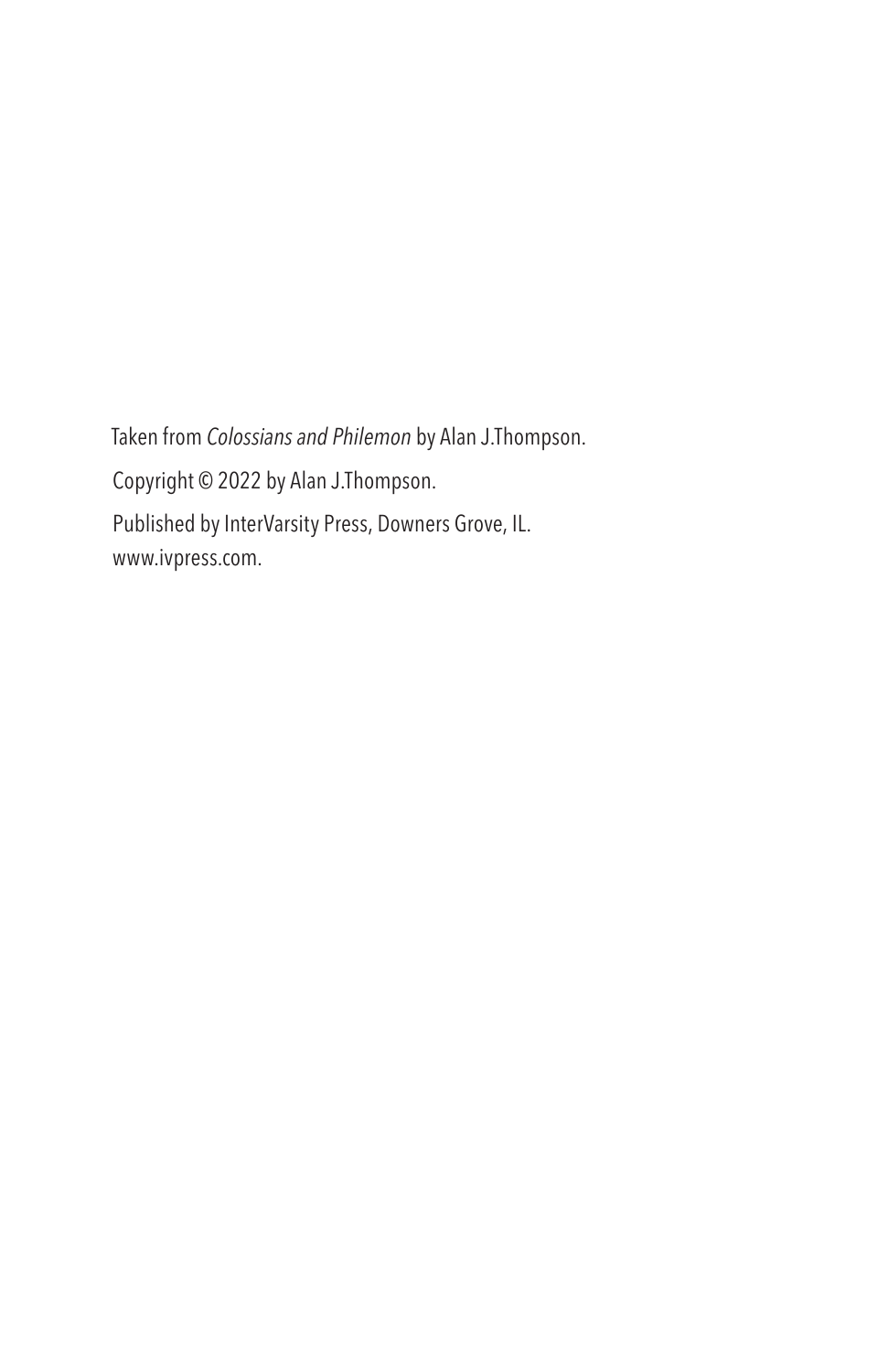## ANALYSIS

## **1. OPENING GREETING (1:1–2)**

## **2. THE SUPREMACY OF CHRIST IN THE GOSPEL (1:3 – 2:5)**

- A. The gospel bears fruit  $(i:3-i)$ 
	- i. Thanksgiving for the Colossians' response to the gospel  $(i:3-8)$
	- ii. Prayer for the Colossians' continued growth in the gospel  $(i:9-i)$
- B. The gospel centres on the Son's supremacy  $(i:i-20)$ 
	- i. The Son's supremacy over creation  $(i:i,j-17)$
	- ii. The Son's supremacy over the new creation (1:18–20)
- C. The gospel provides hope in the Son for the final judgment  $(i:2i-23)$
- D. The gospel of Christ is the centre of Paul's ministry  $(1:24 - 2:5)$ 
	- i. Paul labours to proclaim Christ with the final judgment in view (1:24–29)
	- ii. Paul labours to see the Colossians remain firm in Christ  $(2:1-\xi)$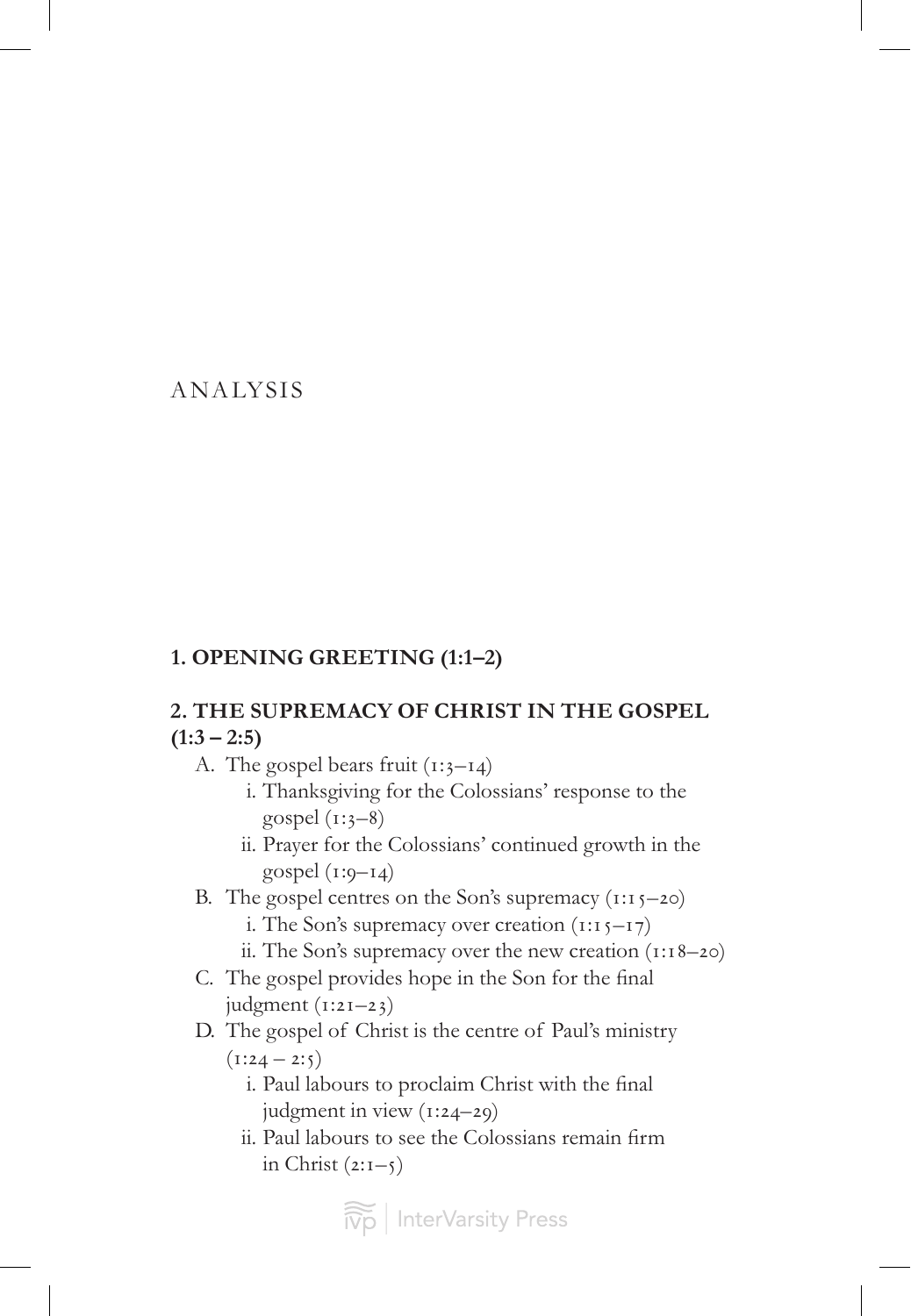## **3. THE SUPREMACY OF CHRIST IN THE CHRISTIAN LIFE (2:6 – 4:6)**

- A. The heart of the matter: continue to be centred on Christ  $(2:6-7)$
- B. Threats to Christ-centred living from the false teachers  $(2:8-2)$ 
	- i. Fullness is found in Christ  $(2:8-1)$
	- ii. The regulations of the false teaching offer no spiritual good (2:16–23)
- C. Living a Christ-centred life  $(3:1 4:6)$ 
	- i. Heavenly thinking  $(3:1-4)$
	- ii. Putting off the practices of the 'old self'  $(3:5-I)$
	- iii. Putting on the practices of the 'new self'  $(3:12-17)$
	- iv. The supremacy of Christ in earthly relationships  $(3:18 - 4:1)$
	- v. Prayerful presentation of Christ to those outside the community (4:2–6)

## **4. CONCLUDING GREETINGS AND INSTRUCTIONS (4:7–18)**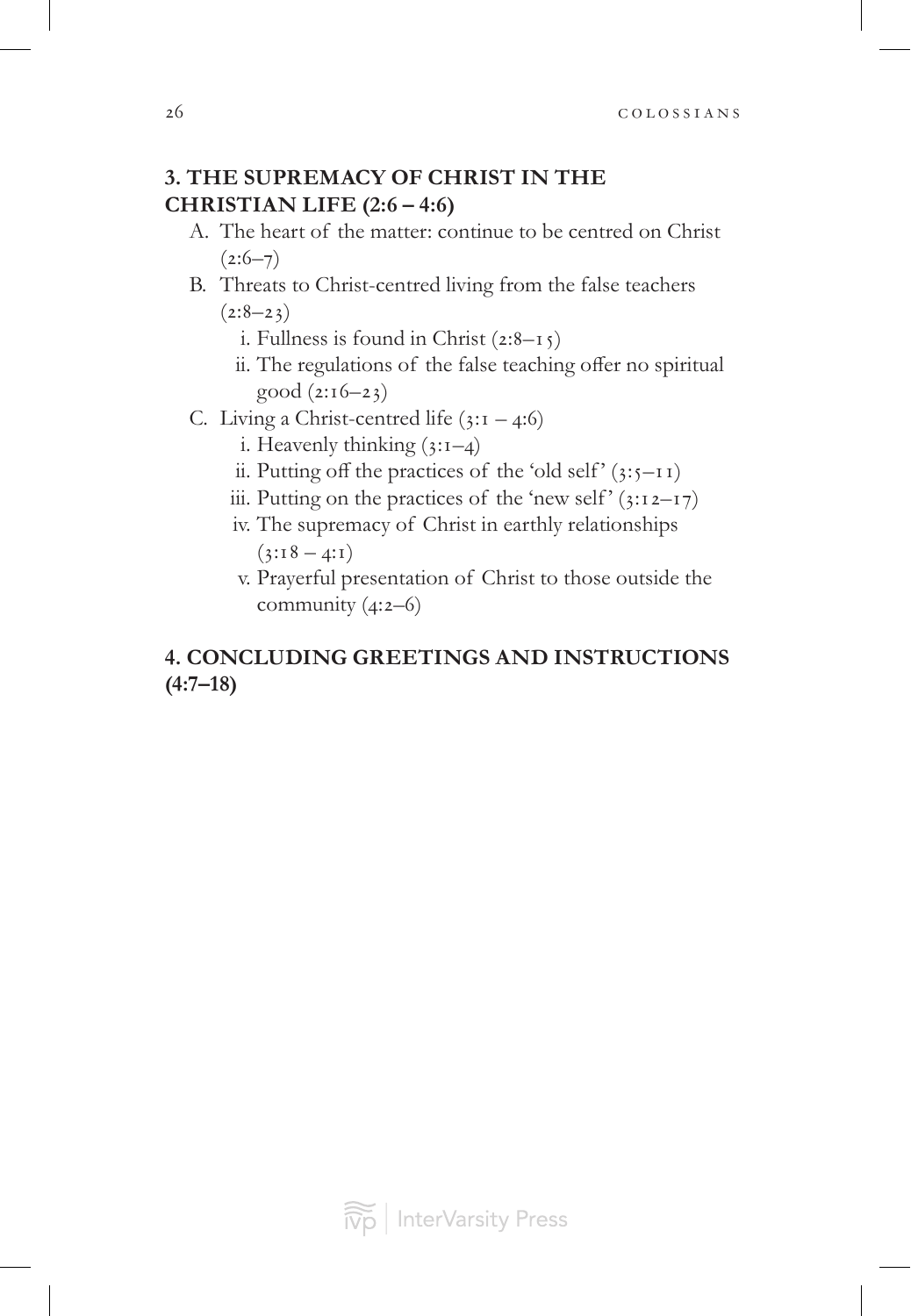## **COMMENTARY**

## 1. OPENING GREETING (1:1–2)

### *Context*

In keeping with his usual letter openings, Paul identifies himself as an apostle, says who is with him as he writes and who he is writing to, and he greets the recipients of the letter. Although these letter openings contain common elements, they still need to be understood in the particular context in which they are found. In this particular letter Paul will highlight the supremacy and sufficiency of the Lord Jesus and so even these common elements of this letter opening are enriched in light of what follows. Thus Paul describes everyone in these opening greetings in light of the difference the Lord Jesus has made. This is of course unsurprising in the light of Pauline theology that centres on Jesus. Still, in this context these descriptions should be read in the context of what Paul will go on to say to the Colossians.

## *Comment*

**1.** Paul begins this letter by identifying himself as *an apostle of Christ Jesus*. In other contexts this term 'apostle' can simply refer to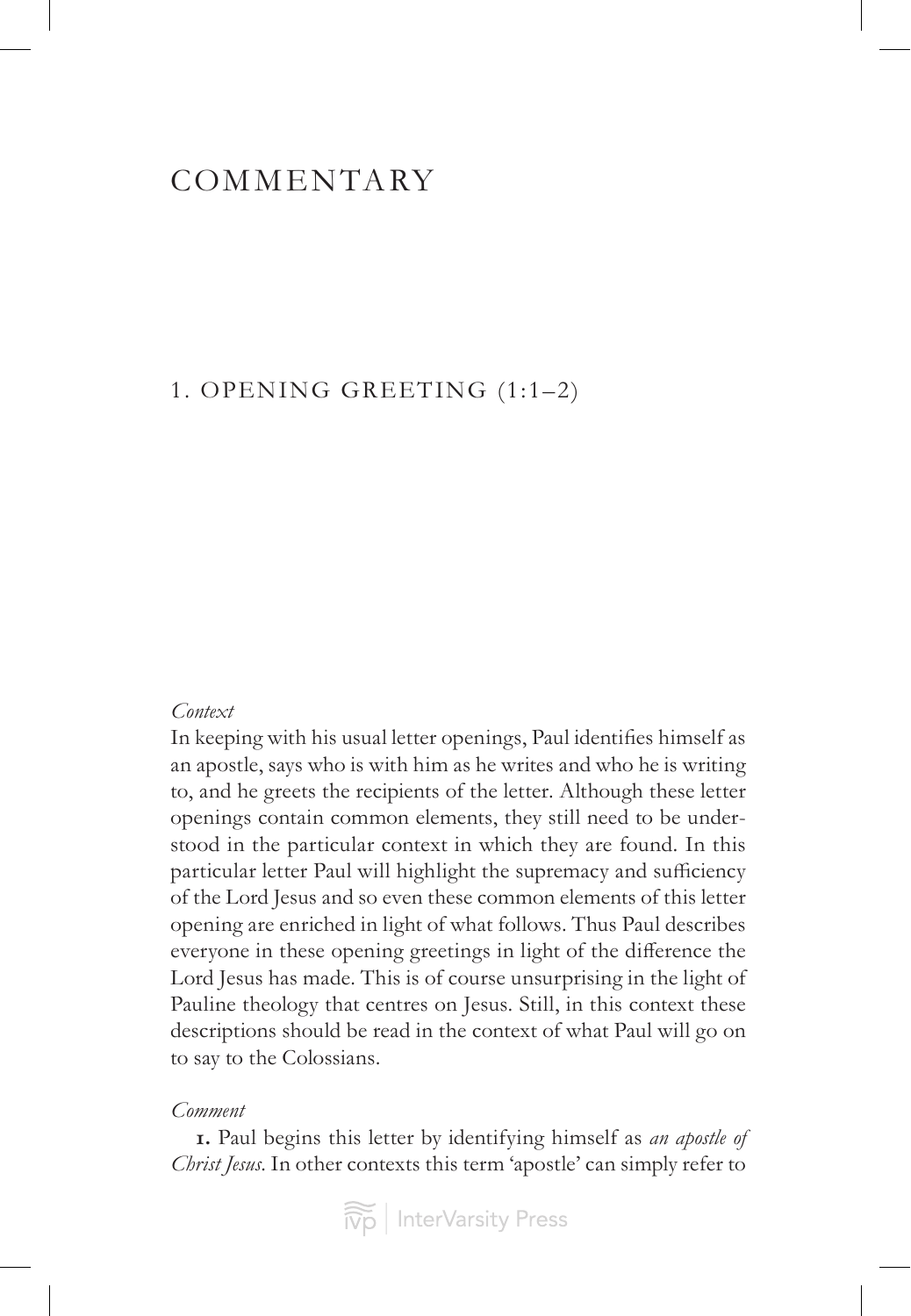28 colossians

a messenger (cf. e.g. 2 Cor. 8:23; Phil. 2:25) or to those 'commissioned' (cf. e.g. Barnabas, Acts 14:4, 14; 1 Cor. 9:6) without any reference to this unique authority that the apostles chosen by Jesus had.1 In this context, however, the designation *apostle* means that Paul is an authorized and personally chosen representative of the promised Messiah, the risen Jesus, to proclaim the good news, along with the twelve (Acts 1:21–22; 1 Cor. 9:1–2; 15:5, 7, 9), and whose foundational role in the new covenant people of God enables him to speak with the authority of Christ (1 Cor. 14:37; Eph. 2:20). The Greek word, *Christos*, translates the Hebrew word *mashiach*, which in this context identifies Jesus as the Messiah. Paul's primary task is to make Christ known, with the authority of Christ, as Christ himself had commanded him (cf. Acts 26:15–23). Thus Paul did not see himself as operating independently of Christ or setting himself up as a founder of something other than what Christ came to earth to do (cf. Gal. 1:10). Although Paul usually opens his letters with reference to his apostleship (see comments on Philemon 1), this laser focus on Christ is especially prominent in this letter as Paul will unpack with great detail the significance of the supremacy of Christ for the world in general, and for the Colossians in particular. When he adds that this apostleship is *by the will of God*, Paul recognizes, as he often does, God's sovereign purposes (Rom. 1:10; 15:32; 1 Cor. 4:19; 2 Cor. 2:14), particularly in his own conversion by Christ and commission to proclaim Christ (Acts 22:14; Gal. 1:15–16).

Timothy is mentioned in the opening greetings of 1 and 2 Thessalonians, 2 Corinthians, Philippians and Philemon. Timothy was also with Paul and sent greetings when Paul wrote to the Romans (16:21); he was sent by Paul to the believers in Thessalonica (1 Thess. 3:2), Corinth (1 Cor. 4:17; 16:10) and Philippi (Phil. 2:19), and he was known to the recipients of the letter to the Hebrews (Heb. 13:23). Paul variously calls Timothy his 'co-worker' (Rom. 16:21; 1 Thess. 3:2; cf. 1 Cor. 16:10), a 'servant of Christ' along with Paul (Phil. 1:1), Paul's 'son' (1 Tim. 1:18), 'dear son' (2 Tim. 1:2), 'true son in the faith' (1 Tim. 1:2) and his 'son' whom he loves and who is 'faithful

<sup>1.</sup> Cf. Harris, p. 7.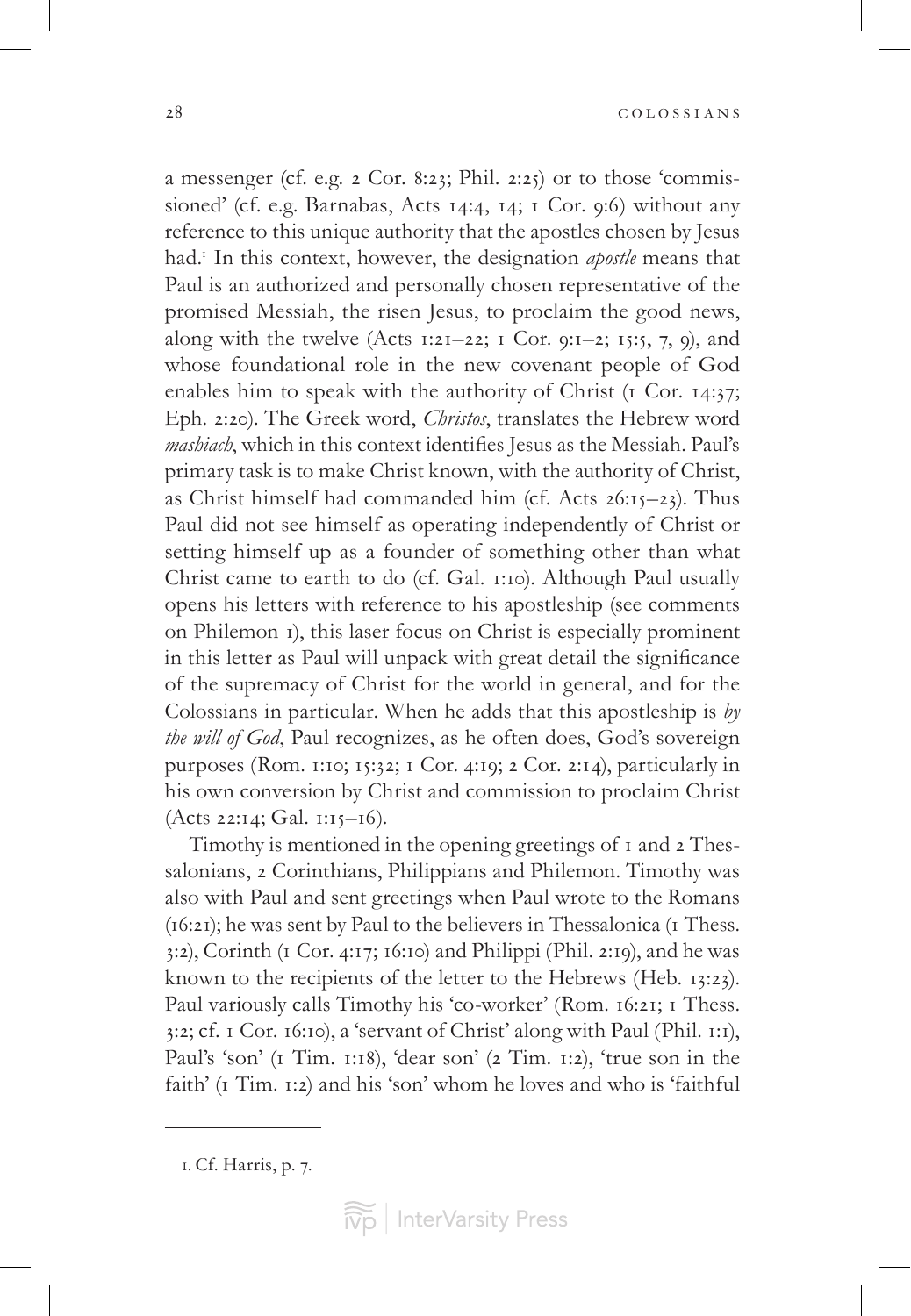in the Lord' (1 Cor. 4:17). The 'son' language implies that Timothy came to faith through Paul (see on Philemon 10) and the 'co-worker/ servant' language points to a long and precious partnership in gospel ministry.2 Paul calls Timothy *our brother* here, in Philemon 1 and in 1 Thessalonians 3:2 (cf. Heb. 13:23).<sup>3</sup> Timothy was a close labourer in gospel ministry who reflected Paul's passion for Christlike sacrificial service. His inclusion here may indicate that he helped Paul as a scribe or amanuensis and since he was with Paul during his two to three years of ministry in nearby Ephesus (Acts 19:10, 22; see below on 1:7) it is likely that Timothy met some people from Colossae during that time. Since Timothy's name does not reappear in the letter, and since Paul's name reoccurs without further reference to Timothy in Colossians 1:23 and again in the final greeting in 4:18, the first person singular pronouns and verbs in crucial texts such as 1:24, 2:4, 4:4 and 4:7–15 all point to Paul as the ultimate author of the letter.<sup>4</sup> The simple designation of Timothy as *our brother* focuses on Timothy's spiritual family identity as a member of the family of God, and the equal status that he and all believers have because Christ has brought them together and they now know God as their Father (cf. 1:2). In the following verse all the believers at Colossae are called *brothers and sisters in Christ* (1:2). Later, Tychicus is called a *dear brother* (4:7), as is Onesimus (4:9) and all the believers across the valley at Laodicea (4:15). The significance of what it means to be a 'brother' in the family of God is especially significant in Philemon (see comments on Philemon 7, 16, 20).

**2.** Having described himself and Timothy in light of the impact of Christ in their lives, Paul proceeds to describe the believers at Colossae in a similar way. They are *God's holy people and faithful brothers and sisters in Christ*. The designation *God's holy people* ('saints', e.g. esv, nrsv) is a description of the status that all believers have

<sup>2.</sup> See Acts 16:1 (and Paul's work in Lystra in 14:6–18, 21).

<sup>3.</sup> The article functions as a pronoun here and in Philemon, whereas the pronoun 'our' is used in 1 Thess. 3:2 and Heb. 13:23.

<sup>4.</sup> Beale, pp. 24–25. For an emphasis on co-authorship see McKnight, p. 81.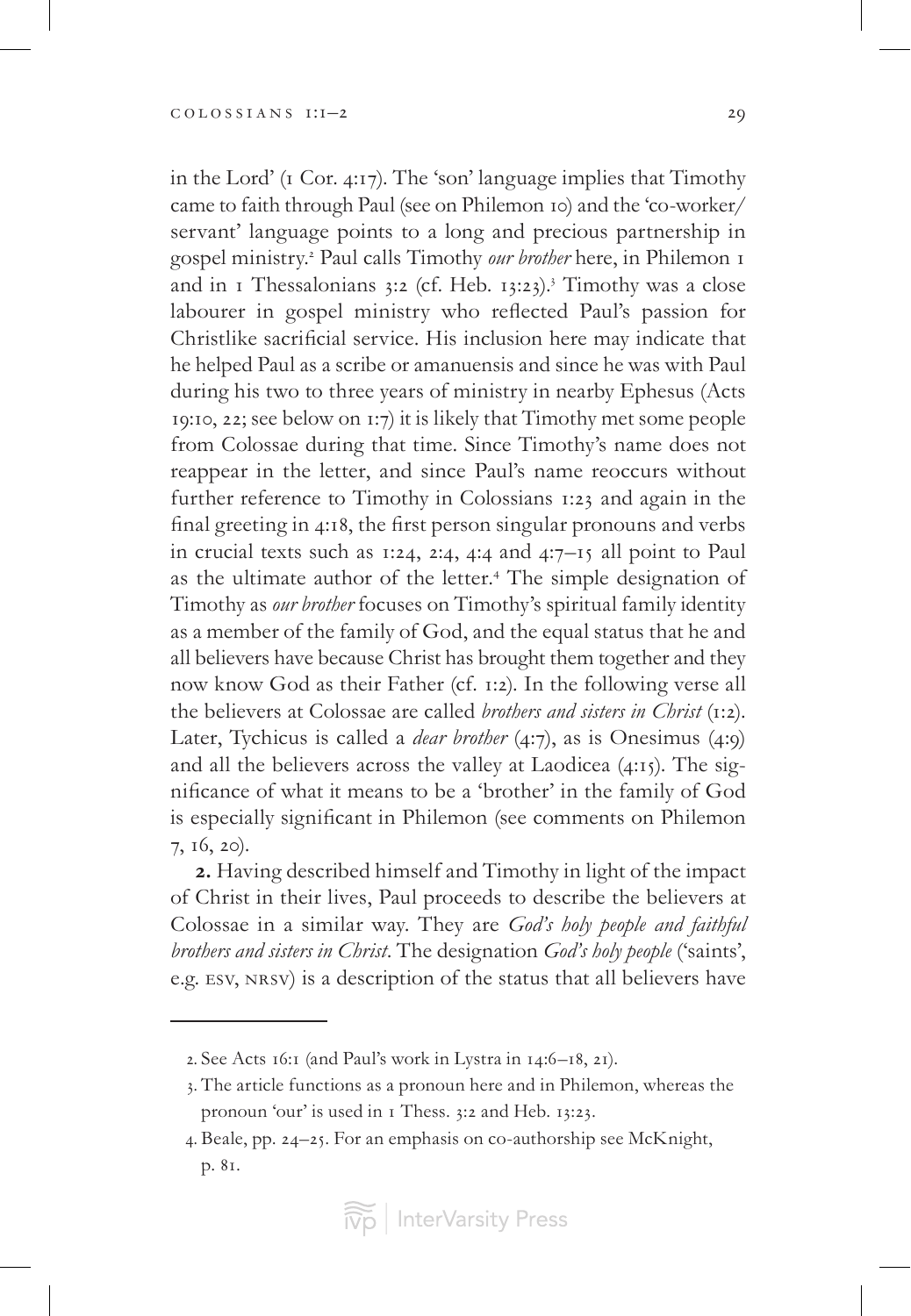before God as people who belong to God rather than a description of their performance or level of holy living (i.e. the word 'saints' and the expression 'holy people' should not be misunderstood to refer to a special level of Christian who is above all others). Position in Christ and subsequent conformity to Christ are of course inseparable. Yet this description of believers as holy, occurring another four times in this letter (cf. 1:4, 12, 26; 3:12), refers to who believers are because of Christ. As Paul will state later in this letter, Christ died on the cross in order to present us 'holy . . . without blemish and free from accusation' (1:22). Paul's use of the word 'holy' draws on the use of the word in the Old Testament to refer to that which is set apart to be dedicated to or to belong to God. The word was used at times to describe the people of God in the Old Testament (e.g. Pss 16:3; 34:9; Dan. 7:18, 22, 27), and is often used by Paul for God's new covenant people (e.g. outside his opening greetings, Rom. 15:25; 1 Cor. 6:2; 16:15; 2 Cor. 13:12; Eph. 3:18; Phil. 4:22).

The description of the Colossians as *faithful* is also a description of who they are as believers in Christ rather than a reference to their level of faithfulness. Although faithfulness is expected for believers and can be a description of some (cf. 1:7; 4:7, 9), since in this context this term refers to all of those who are holy rather than a select number of them, it is more likely that this description also refers to who they are.<sup>5</sup> Because they have trusted in Christ (see the ref. to 'faith' in 1:4), they are 'believers', the *faithful* ones, they belong to God by faith.<sup>6</sup> Like *our brother* Timothy (1:1), because of the Lord Jesus, they enjoy the family identity and equal status that all believers, not just a select few, have as brothers and sisters because of Christ. In applying the terms 'holy', 'believers/faithful' and 'brothers and sisters' to all of the people of God in Colossae, Paul draws attention to the unity of the one people of God. It is not

5. Taking the word 'and' between 'saints' and 'faithful' as epexegetical (and taking the word 'holy ones' as a noun); cf. Harris, p. 9; Pao, p. 48; Beale, p. 28. For 'holy' as an adjective see Campbell, p. 2 (the explanation above is not affected by this).

6. Cf. the use of *pistos* (believing) in 1 Tim. 4:3.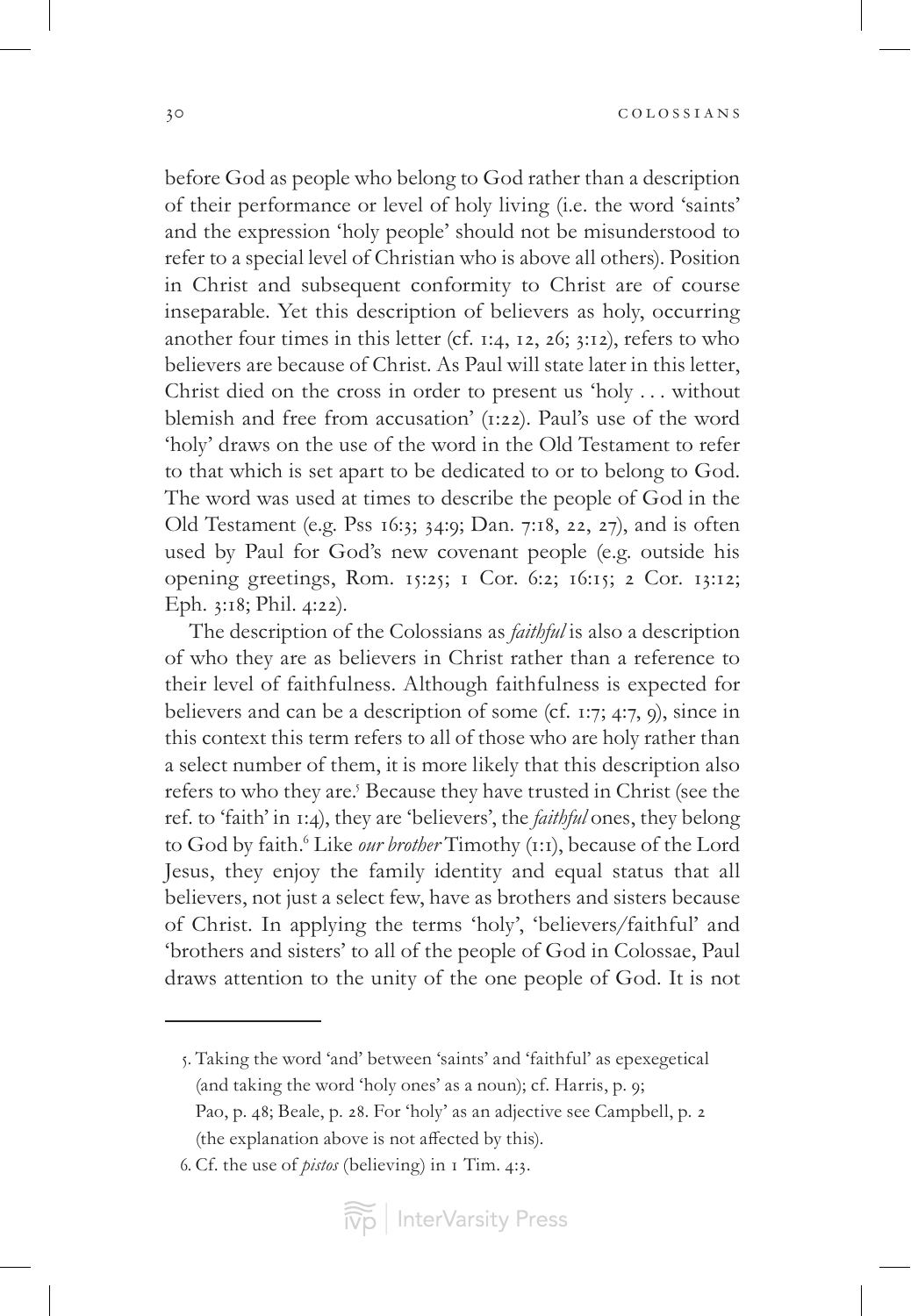some who are holy, some who believe, some who have more privileged access, because they follow extra special rules or practices. Rather, this is true for all of them because they are *in Christ*. This phrase is significant for understanding Paul's theology in general as well as the emphases of this letter. It is such a common phrase, along with variations such as 'in him', 'in the Lord', that it is impossible to boil it down to just one definition that covers all uses. In this context the phrase 'in Christ' means that all this is true of the people of God because they belong to Christ. What is true of him is true of them and of all who trust in Christ. In the broader salvation-historical framework of Paul's gospel all humanity can be broadly defined by who they belong to – Adam or Christ (Rom. 5:12–21). The actions of each one affects all who belong to them. Those who belong to Christ by grace through faith are essentially transferred from the realm in which Adam's sinful trespass holds sway (sin, death, condemnation) to the realm in which Christ's obedience holds sway (righteousness, life, justification). Thus there is often a 'new realm' in view when this phrase is used (cf. Col. 1:13).

At the same time that they are spiritually *in Christ* they are also geographically *in Colossae*. The former has eternal significance regardless of the earthly significance of the latter. Colossae was not as large as other destinations of Paul's letters such as Rome, Corinth and nearby Ephesus, and it was becoming overshadowed by its near neighbour Laodicea (cf. Col. 2:1; 4:13, 15, 16; see the Introduction above for more on Colossae). Still, regardless of the geographical location of believers, Christ is sufficient for them. What matters is that they are 'in Christ', the Creator and Sustainer of all creation, the Saviour of all who trust in him and the hope of glory  $(i:16–17, 1)$  $22-23, 27; 3:4$ .

Paul concludes his letter opening with his greeting to the believers in which he, as usual, transforms a standard letter opening in light of Christ. Rather than open with the standard word 'greetings' (*chairein*, cf. Acts 15:23), Paul wishes the believers *grace* (*charis*). In Colossians, 'God's grace' is something one only comes to know through the gospel (1:6). In this context, Paul wants the Colossians to know by experience that their continuing Christian life is also only lived out by God's undeserved favour. Since he begins and ends the letter with 'grace' (4:18), it is the gospel of grace

 $\left|\widetilde{\widetilde{\text{V}}\text{p}}\right|$  InterVarsity Press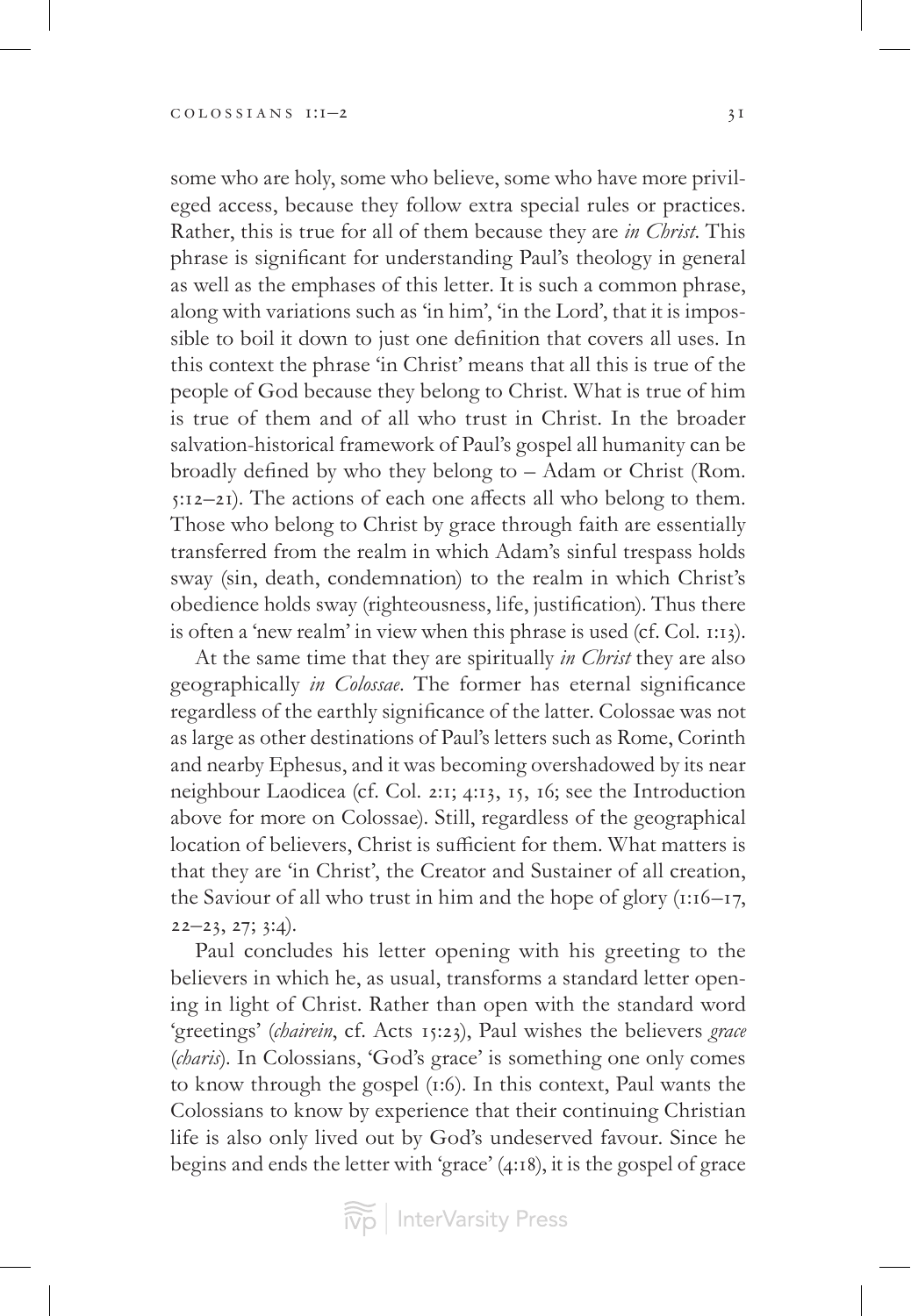that frames the letter and drives Paul's hopes for the Colossians that they will live by this in contrast to the demands of the false teachers. Similarly, Paul's wish for the believers to know *peace* arises out of the framework expressed elsewhere in Colossians that believers have been reconciled to God through Christ (1:20–22). It is because of Christ's death that believers are no longer at enmity with God and thus live out their lives now in harmony with God.

This *grace and peace* comes to the believers from God *our Father*. Unlike his other opening greetings, Paul does not add something like 'and our Lord Jesus Christ'.<sup>7</sup> The focus, therefore, in this greeting is on the reality that since all believers know God as their grace-and-peace-giving *Father* they are now *brothers and sisters*. 8 The privilege of knowing that the Creator of the universe is our Father, and that as believers we are his children living under his grace and peace, is something that Paul returns to throughout this letter, particularly as he expresses thanksgiving in the following verses (1:3, 12; 3:17).

### *Theolog y*

These opening verses are filled with references to God's gracious purposes in the lives of his people. Paul is an apostle 'by the will of God', believers are the recipients of grace and peace 'from God', and this God is 'our Father'. It follows then that God's people are understood in relation to him. God's people are a family –Timothy is 'our brother' – and all believers are 'brothers and sisters'. The defining characteristics of believers are in relation to God: they belong to him ('holy') and they are his by believing in him ('faithful/believers'). All of this is possible through Jesus who is the Messiah. Thus by God's will Paul is an authorized representative of, and missionary for, Jesus the Messiah, and God's people are those who belong to Christ ('in Christ'). The reference to Jesus

<sup>7.</sup> Although there is good external manuscript support for the inclusion of this phrase (cf. nkjv), there is also good manuscript support for its omission. Conformity to the standard Pauline greeting explains the scribal addition rather than accidental omission here.

<sup>8.</sup> Beale, p. 29.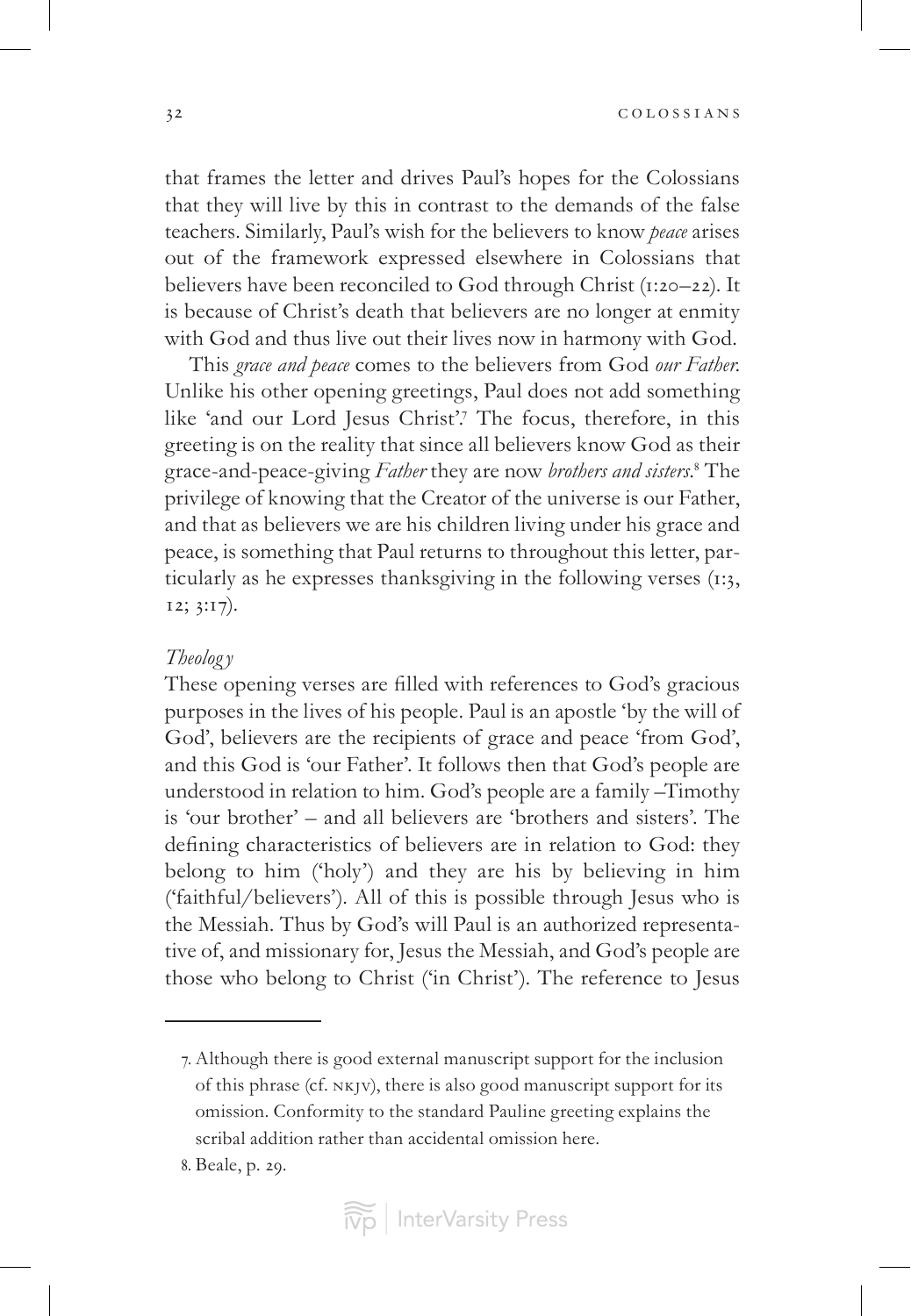as the Messiah also alludes to the continuity and discontinuity of the Testaments. On the one hand, reference to one God and the description of his people as holy uses standard Old Testament language. Yet a development has taken place. The promised Messiah has come and he is Jesus. God's people are those who have faith and submit to teaching from him and about him from his authorized representatives, the apostles.